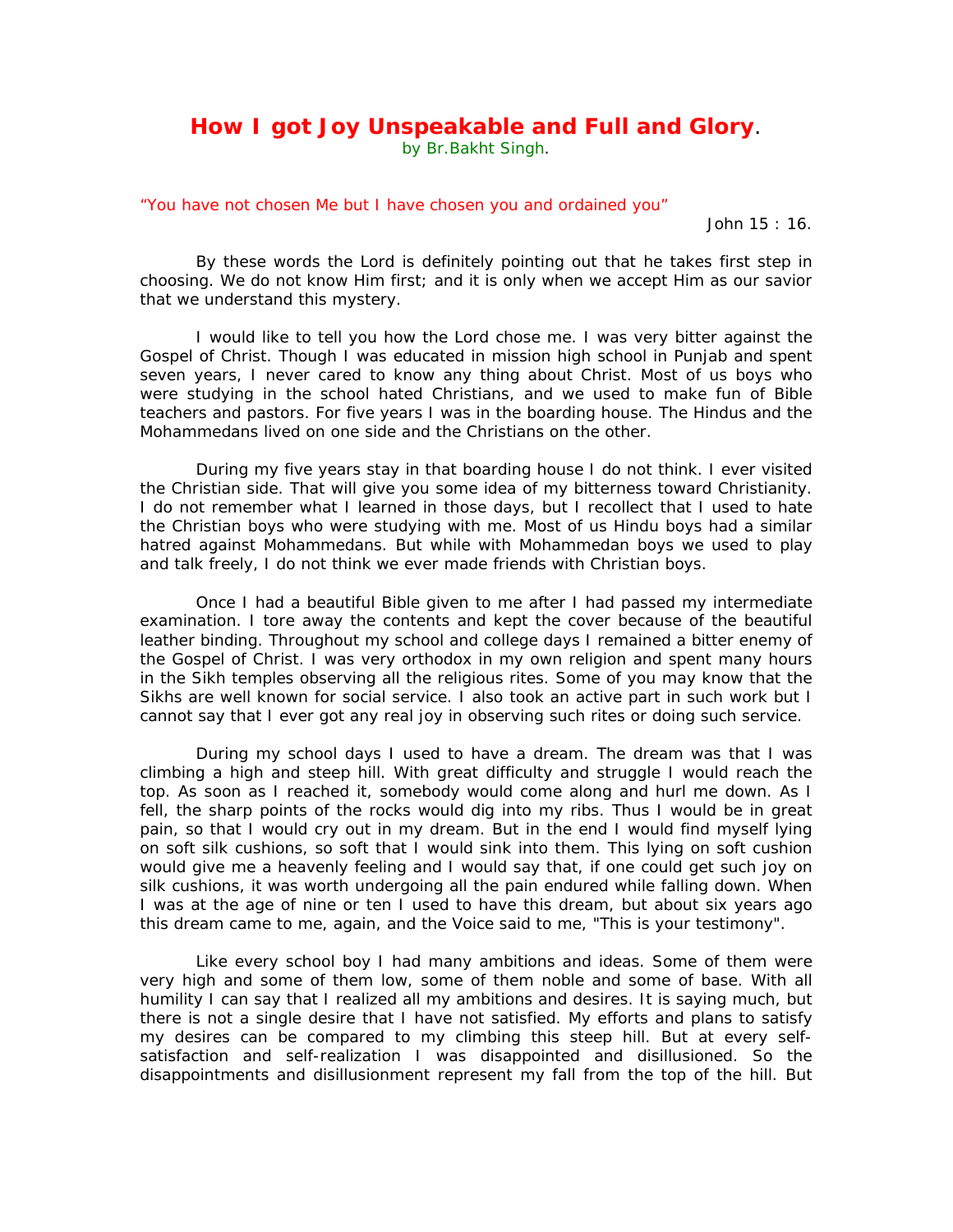the day came in my life when I experienced the joy of lying on the soft silk cushions and that day was when the Spirit and the life of Jesus Christ entered into my life

My ambitions in life had been to go to England, travel around the world, obtain high education, enjoy the friendship of al kinds of people and remain faithful to my religion. Similarly I had a desire to wear smart clothes and eat high class food. I did not have these desires at an early age but they came later on and I was able to satisfy them all.

My father was not at all in favor of my going to England. He told me that he would give me any amount of money as he wanted me to help in his business. He had set up a new cotton factory and he told me that the was counting on me, as the eldest son, for help. But I would say that I must go to England. After my B.A. examination I became very sad because my father would not let me go to England and nothing else would satisfy me. We were six brothers and my mother loved me more than any other of her children. So she said, "I will help you to go to England but promise me that you will not change your religion. I have heard that boys who go to England give up their religion". I said to my mother, "do you really believe that I would change my religion?" as at that time I was very proud of my Sikh religion. When I assured her about my loyalty and faithfulness she persuaded my father to let me go. My father, being a businessman was thinking in terms of money. My mother being a religious person was thinking in terms of religion. My father, however, said that he would try and send me all the money I needed and I promised that I would live very economically.

In September 1926, I reached England and joined the Engineering Course. When I got there I discovered that one could live very comfortably on eighty rupees a month. So I asked my friend why he wrote to me to come prepared to spend Rs. 80/- a month. My friend said to me, "Don't be hasty. You wait for a few months and then you will learn all about it". So I accepted his advice. With the result that I had to send false accounts. I used to write to my father "I Have spend Rs. 295.56/- this month" even though I had spent only eighty rupees. Thus for seven months I was able to save sometimes Rs. 200/-, sometimes Rs. 250/- a month and I remember I had at the end of the period Rs. 1,600/- in the bank.

For the first three months in England I remained faithful to my religion. I kept my long hair and beard because the Sikhs never get their hair cut from any part of their body. Then I lost faith in keeping a long beard and hair but did not have the courage to get them cut. So I kept them on for six months, because I was afraid of what my friends would say if my beard were shaved. At last I thought of a solution. I said to a friend of mine that I would get them cut gradually, some today, some tomorrow and in a months time all of it. I thought that by this means I would not feel embarrassed but what he did was to cut the beard from one side and leave the other half. So I said to him, "You may as well cut all". When I became cleanshaven I became an atheist, a socialist and a free thinker, and I said I would soon become a full/fledged European. Then I started smoking though as a Sikh I had never touched tobacco. I began to purchase expensive cigarettes and bought a gold case, and took great pride in showing the golden cigarette case to every one. The next thing I did was to learn the use of liquor. I used to have very expensive clothes and spend Rs.400/- for a suit, as much as Rs. 35/- for a shirt, Rs. 20/- for a tie and Rs. 50/- for a pair of shoes. Thus my savings of seven months I spent in one month. I learned then why my friend said not to be hasty.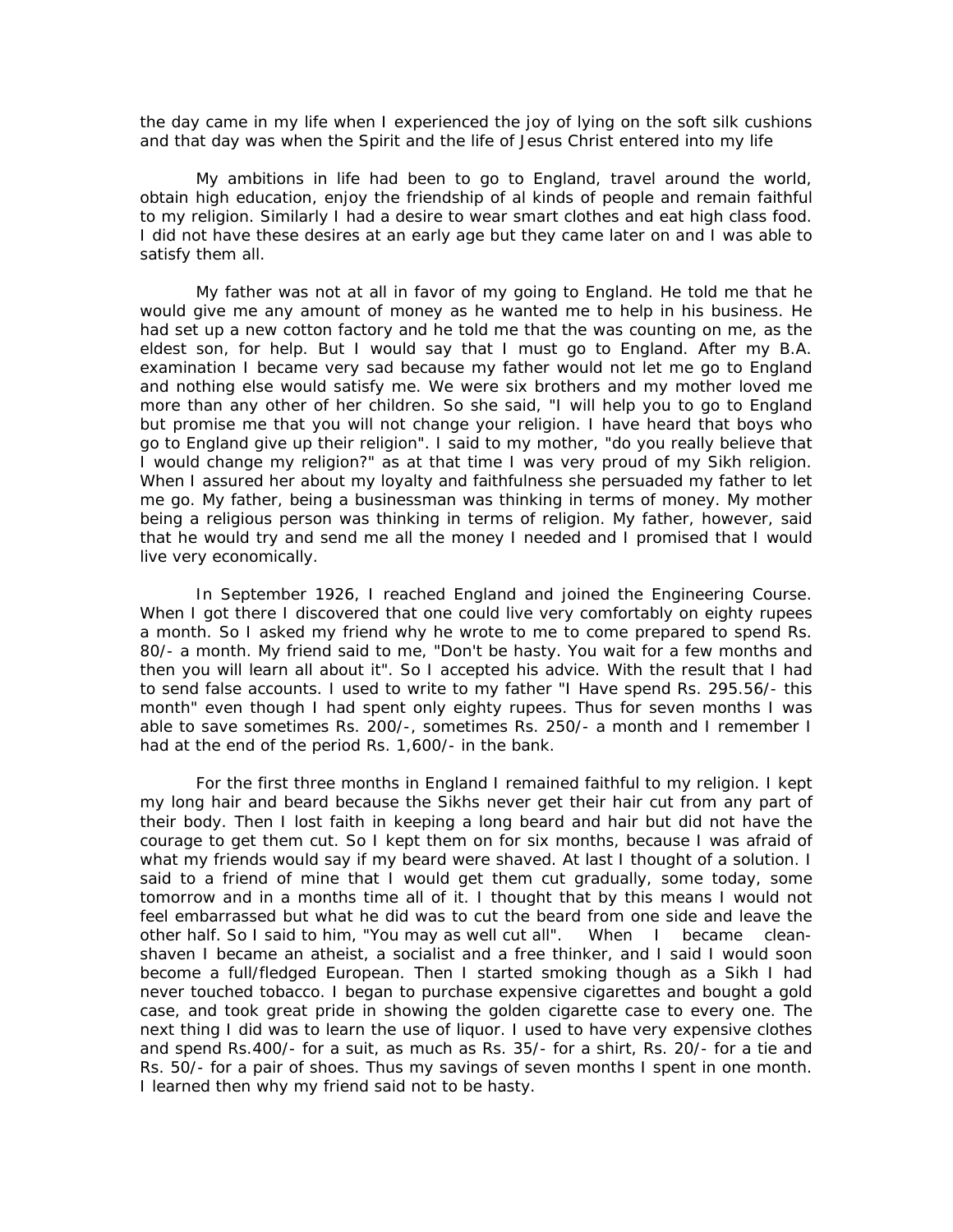With great difficulty I learned all the Western customs and manners. Although I never relished their food, yet I learned to eat with a knife and fork. I was regular in visiting theatres, cinemas and dancing halls. I had to master everything, or, in other words, as they did and live as they lived. I lived like this for about two years. Just as I was finishing my course I asked myself a question. "What have I gained in England?" I knew I had learned to wear a collar and tie, to polish my shoes, to brush my hair and to say "Thank you" and "I am Sorry" many times a day, because the more you say "Thank you" and "I am Sorry" the more you are considered to be cultured. I had learned to be fashionable and to drink as they drank; in other words, I had learned how to worship my body. Then I began to ask the question "Am I more happy than I used to be?". But the state of my mind told me that I was far worse, for I had become selfish, proud and greedy. The respect towards parents and friends was gone. I had learned to tell lies politely and to deceive my parents. I had learned that one could do evil, provided he did it secretly.

I had traveled all over Europe and England, had been to museums, art galleries and picture places, had worn expensive cloths had eaten grand meals, had made friends with rich and poor, high and low; had taken part in social functions, had indulged in amusements, had acquired as much education as I wanted, yet I was unhappy. Then I thought perhaps it was due the fact that I was not fully civilized. So I began to ask my English friends "Are you happy?" I asked this question of students, professors and clerks. I used to say, "You have got beautiful homes, lovely children, extensive parks, and can get almost anything for bodily comforts. Are you happy?" Still I could not come across any one who was really happy. So I said to myself that the whole world is "vanity of vanities" I used to think if India were civilized it would become a heaven, and that education and sanitation would remove all evils from India. Now I saw that England could not get rid of her evils by education and sanitation. Rather I saw far more evils in England than in India. So I convinced that culture and education could not solve this problem. I used to consider the question in this manner. A poor man in India uses a dirty rag to cover his wound, while a rich man in England conceals his wound with bandage beautifully white and three yards long, which however, cannot remove the pus and the dirt underneath.

In the year 1928 a party of students was going to Canada on a holiday trip. I wanted to go with the party but the secretary would not let me go. He said that the Americans did not know how to treat the Indians. So he advised me not to go with the party. I told him I was prepared for any kind of treatment and joined them on the ship, determined to show that I could do whatever they did. As there was a big party on board they had all kinds of amusements and I began to take part in all these functions. On the 10th of august, 1928, I saw a notice showing that a service would be held in the first-class dining saloon at noon. I said to myself that as my friends and companions would be going to the service I should also go but a fear came to me, as I had never been to a church before. But I said to myself that I had been to picture palaces, dancing and drink saloons and they had done me no harm. I thought a Christian place of worship too would do no harm. Moreover, I had heard that the first class dining saloon was a grand place, and I thought it would be a good opportunity to see it. So convincing myself with these arguments I went and occupied one of the back seats. When they all stood up to sing hymns I stood up too and when they sat down sat down too, and when the preacher began to preach, I went to sleep, as I did not want to listen. When the sermon was over they all knelt down to pray and I was the only person who kept sitting in the chair. I said, "These people do not know anything about religion. They have exploited my country and I have seen them eating and drinking. What do they know? After all my religion is the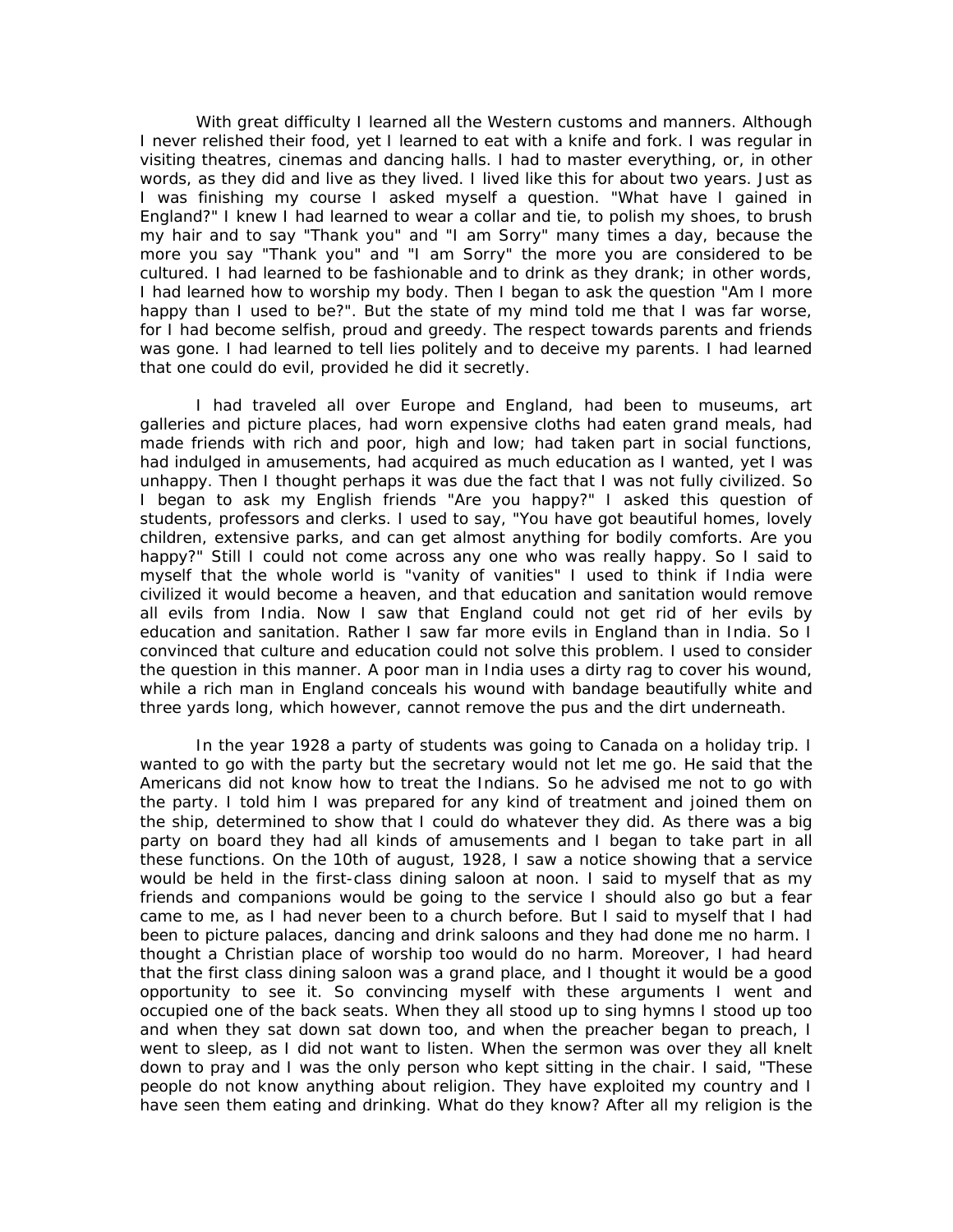best religion". So my national, intellectual and religions pride prevented me from kneeling and I wanted to go out. But I found one man kneeling on the right and another on the left and I said it would not be right for me to disturb them. Still I could not kneel. Then I began to say, "I have been to Mohammedan mosques and Hindu temples. I have taken of my shoes and washed my feet to show my respect for those places. I must honor this place too out of courtesy". So breaking my national pride, I knelt down.

Please note that this was the first time I was attending a Christian service I had never read the Bible before nor had anyone spoken to me about salvation. When I knelt down I felt a great change coming in me; my whole body was trembling. I could feel divine power entering into me and lifting me. The first change that I noticed in me was that a great joy was flooding my soul. The second change was that I was repeating the name of Jesus, I began to say: "Oh, Lord Jesus, blessed be Thy Name blessed Thy name". The name of Jesus became very sweet to me. Before, I used despise the very name, and during discussions and conversations I had made fun of it. Another change I found was that I felt one with Europeans. During my stay in London I never felt their equal. Sometimes I was their superior, sometimes their inferior. When I used to talk to the English people I felt superior. I used to say that I belonged to an ancient country having an ancient culture; but when I used to talk to Indians I felt inferior saying that we did not know how to eat or dress properly. But this was the first time I was feeling quite their equal.

I stayed for three months in Canada. We traveled a great deal and came back to England, where I decided to attend a church service. So in the month of Nov. 1928, I attended my first Christian service in a Church. When the people came out after the service, I began to look at them but I could not find any joy in their faces. I said surely these people had come for a funeral. I could not understand why they were looking so serious. I felt that there was something wrong because my conception was that those who knew Christ must be very happy. From that time I stopped going to church on Sundays but used to go on weekdays when the church was empty. In the City of London there are grand old churches where I spent hours sitting in those empty benches. And I felt great peace there.

One year passed by, but I never told my Christian experience to anyone nor did I have the courage to do so, but the desire I had for smoking and drinking was all gone. Nobody told me to give this up but I was so happy that I did not have the need for stimulants.

In 1929 I came back to Canada. I had to go there to finish my Agricultural Engineering Course. I had to spend some time in the factories where they manufactured the agricultural where they manufactured the agricultural implements, and had to go to the farms, where these implements were being used.

In the month of December I came to that city of Winnipeg. On the 14th of December 1929 I said to a friend of mine, "Could you lend me a Bible?" He looked very much surprised and said "You a Hindu and an Indian want to read the Bible. I have heard that Hindus do not like the Bible". I said, "You are right. These very hands have torn up a Bible. These very lips have blasphemed against Christ, but for the last eighteen months I have a great love for the Lord Jesus. I love His very name which sounds so sweet to me. But I do not know yet anything about His life and teaching". My friend put his hand into his packet and gave me his pocket New Testament. From that day till now his Testament has been with me. This was my first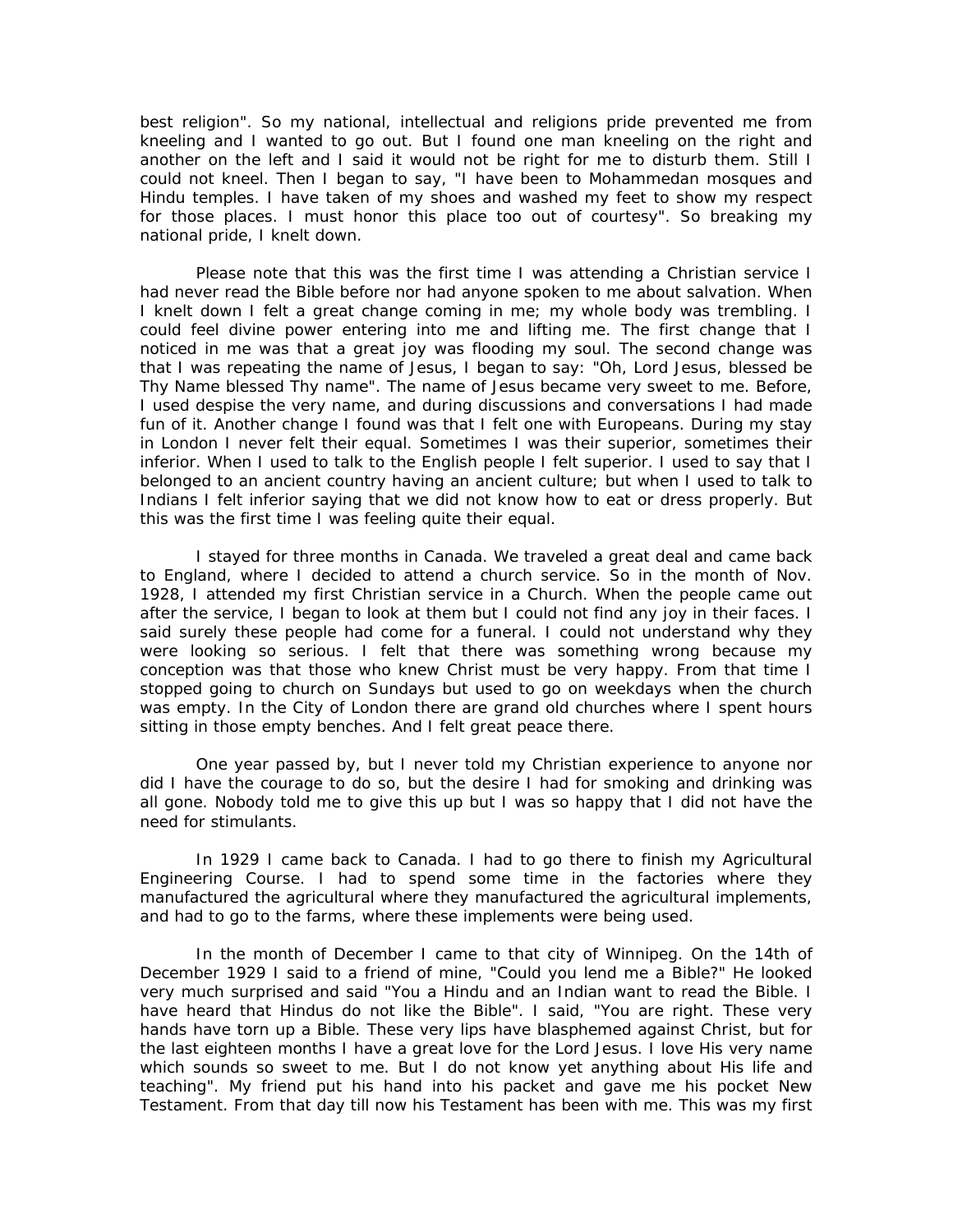pocket Testament I brought it to my room and began to read from the Gospel of St. Mathew. I kept on reading till three in the morning as I became engrossed in the Word of God. In the morning I found the whole ground covered with snow and I remained all day in bed, just to read.

The Second day I was reading the Gospel of St. John 3rd chapter; when I came to the 3rd verse I stopped at the first part of the verse. The words, "Verify, Verily, I say unto you" convicted me. Just as I read these words my heart began to beat faster. I felt someone was standing beside me and saying again and again. "Verify, Verily I say unto you". I have never felt so much ashamed as I felt then, because all the blasphemous words I had uttered against Christ came before me. All my sins of school and college days came before me. I learned for the first time that I was the greatest sinner and I discovered that my heart was wicked and filthy. My petty jealousies against my friends, my enemies, my wickedness were all clear before me. My parents thought that I was a good boy, my friends regarded me a good friend, and the world considered me a decent member of society, but only, I knew my real state. Tears were rolling down my cheeks and I was saying, "Oh! Lord, forgive me. Truly I am a grate sinner". For a time I felt that there was no hope for me, a great sinner. As I was crying again the voice said, "This is my body broken for you this is My blood shed for the remission of your sins. So I knew that the blood of Jesus only could wash away my sins". I did not know how but know that the blood of Jesus only could save me. I could not explain the fact, but joy and peace came to my soul, I had the assurance that all my sins were washed away, I knew that the Lord Jesus was reigning in my heart I just kept on praising Him.

Afterwards two days the same friend came to me and said, "It is Christmas time and it is our custom to give our friends some presents". I said, "Please do not give me any presents", because I did not have any money to return him a present. But he insisted and so I said, "Alright, if you want to give me a present, give me a Bible as I have only a New Testament with me". He took me to the bazaar and said to me; "Make your own choice". He gave me the Bible which I have with me, the book that I love most and which is so dear to me. So I went to my room and started with the book of Genesis. I was so engrossed in it that I used to spend sometimes fourteen hours at a stretch, reading it. On the 22nd of February, 1930. I finished the whole Book. In the meantime I had also studied the New Testament several times. Then I started reading the Bible a second and third time. I gave up reading magazines, newspapers and novels. I had accepted the Bible as the Word of god from the first verse of Genesis to the last verse of Revelation and no doubt has ever entered into my mind regarding any verse.

Formerly I used to wonder why some Christians had joy and some had not. But later on I found out that those who entertained doubts about the Bible did not have real joy. Before I could not understand the evils I had been nothing around me but the Bible solved all my difficulties. For two years I kept on reading the Bible. During my second reading I came to the verse in Heb. 13:8, "Jesus Christ the same yesterday, today and forever". I had been suffering from nasal catarrh for many years. I had consulted the best English doctors but they had done me no good. My eyesight too had became very weak. So I prayed. "Will thou heal my nose and give me eyesight". In the morning when I woke up I found to my great joy I was healed. That revealed to me that my Lord Jesus Christ was the same yesterday, today and for ever. From that time, I have had the privilege of praying for the healing of many and the Lord has wonderfully answered my prayers.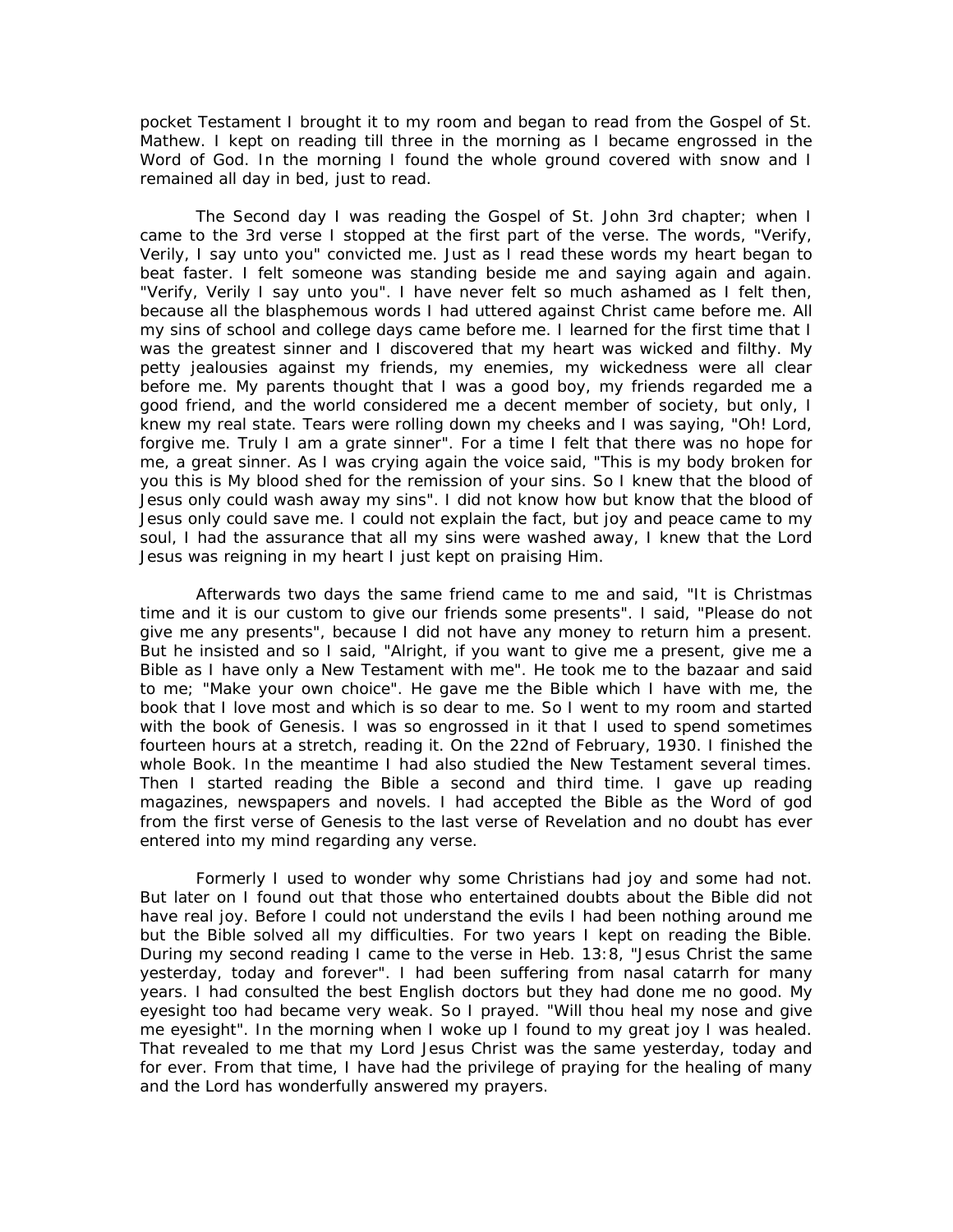On the 4th February 1932, I was baptized in Vancouver, Canada and after baptism I was going on from place to place giving my testimony. During the first week of April, 1932, I was invited to give a talk about India. After the meeting was over they kept on asking questions. "What do you think of the missionary work in India?. I began to criticize it very harshly. As I came home and knelt down to pray I found I could not pray and the voice said to me, "Who are you to interfere in my work? You want others to be sacrificing but yourself lead a life of comfort". These words pierced my heart a life of comfort". These were true. I had so many plans to come back as an Engineer. I had said that I would give all my money for the Lord's work. But He said, 'I do not want your money, I want you'. That morning I knelt down and asked His forgiveness and said, "Oh Lord, wilt thou accept me? I am prepared to go anywhere, whether to India, China or Africa. I am going to give up everything for Thee, friends, relations, belongings". The Lord said, you will have to live on faith. You must not ask anyone for any thing, not even your friends, or relations. You must not ask even a cup of coffee. You are not to make any plans. I said, "Lord, on the one hand you want me to give up all my claims on my property and home, and on the other hand you want me to live simply by faith. Who is going to provide for my needs?". The Lord said, "That is not your business". Although six years have passed, I can testify to His glory that I have never asked any man for anything not even my best friends. But the Lord is richly supplying all my needs. For one year I remained in America as a preacher, because I had given up all my plans to become an Engineer.

 On the 19th of October, 1932, I wrote to my father about my conversion. On the 15th of November I prayed that the Lord might send someone to my father to explain the letter which I had written to him about my conversion, as it was a long letter and I had given references from Genesis to Revelation.

On the same day my father went to see an American missionary in home town. On the 21st of Nov. 1932, when he got my letter he went to see the same missionary with whom he had become acquainted and said to him, "I have this letter containing many references from the Bible. Can you explain them?" The missionary gave him a Bible in Urdu and explained to him how to look up references. After looking up all the references he was convinced that my conversion was according to the real conversion. So he wrote to me saying that he had no objection and that he was pleased to know that I was happy in my faith.

On the 6th of April, 1933, I arrived in Bombay after seven year absence. My father and mother came to meet me. When I came down from the ship the first thing my father said to me was, "Only your mother and I know about your conversion. Will you please keep it a secret and call yourself a Sikh for the sake of the family honor? You can read the Bible and go to church but do not tell any one that you are a Christian". I said, "Can I live without breathing? When Christ is my life how can I live without Him?". I told him that I had given my whole life to Christ. He asked me, "Are you going to become a missionary, are going to be a padre?" I said, "No?" He replied, "If you are no good to us why don't you be of some good to yourself? If you become a padre or a missionary some body will at least respect you. When you are going from place to place, who will listen to you and how will you support yourself". I explained that god had called me for this work, but he could not understand. He said. "If you cannot keep the matter secret you cannot come home". So my father and mother left me in Bombay, and I began to do some Christian work there. After two or three weeks I got a letter from my sister. She wrote to me, "I have heard that you have come back. Will you come and see me?" She did not know that I had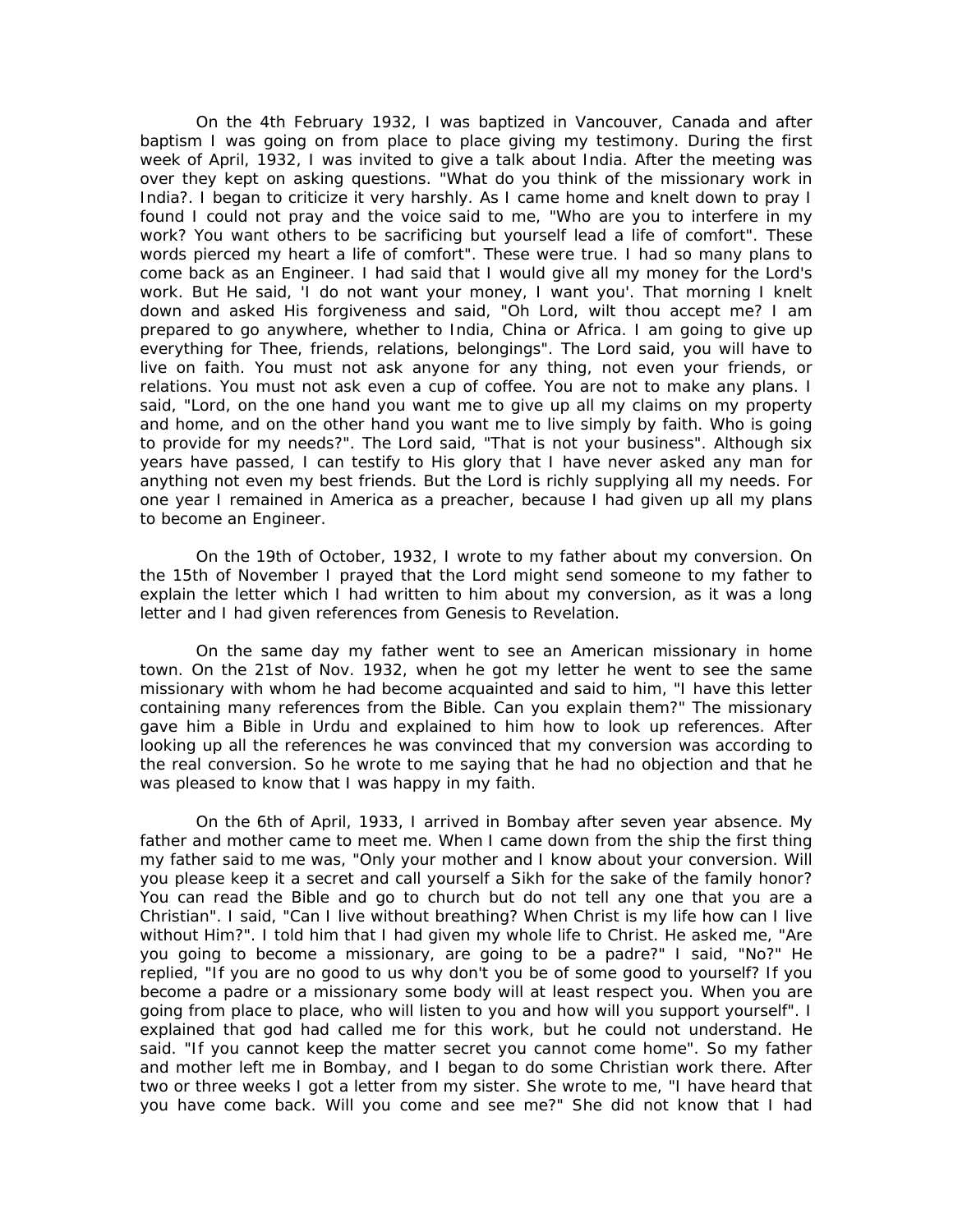become a Christian. She thought I was merely trying for a job in Bombay. So I went to Karachi to see her. When my sister saw me preaching in the bazaar and going to church she wrote to my father saying,, "Things are dangerous, come soon".

My father came to Karachi Immediately. The same evening there was a family gathering my sister, brother-in-law, my brothers and my father. My sister became very angry and began to abuse me. She said to me, "You have left a high and noble religion and have become an outcaste". I said, "I am worse than an outcaste because you cannot see the state of my heart. The Lord Jesus has told me that I am the greatest sinner". When I said that my sister became very angry and started to say some words against Christ. My father asked for my Urdu Bible and I gave it to him. He began to read from the New Testament certain passages. "We sent for you to reprimand him, but you are preaching for Christ" said my sister. My father replied, "You have no right to say anything against the Lord Jesus because you do not know anything about Him. You can say what you want against your brother but do not say anything against Christ". They were all taken by surprise and the meeting came to a close.

The next day my father attended a church service. After the service we were walking in the street when I met a Sikh whom I had the privilege of brining to Christ. He told his experience to my father. My father said to him that when he had left me in Bombay he became unhappy and so went to see Sadhus and Sanyasis (Hindu saints) and asked them how to get peace. But all they said that it was a difficult thing to achieve. So one Sunday my father happened to pass by a church in Lahore. The service was about to commence and so he got in without any particular attention and occupied a back seat. Just as the service began he saw a great light. As he saw the bright light shining he cried, "Oh! Lord! Thou art my Savior too". Then a great peace came to his soul.

Before leaving Karachi my father said to me, "You can come home whenever you want". So I went home. All my friends, relatives came to see me from morning till night they continued to reprove. Every man and Woman had some thing to say. However I kept quiet. Afterwards my father said to me, Why don't you give your testimony in the church"?. But the Indian padre in the local church would not agree. He said, "You have so many relations and friends in this town it would be dangerous, as they are bound to create trouble". I said, "I am prepared for everything". So in the newly built church meetings were held and people of all classes came. There was hardly any room left either outside or inside. There I gave my testimony. After the meeting was over, many people gathered around me and said, "We want to ask you some questions". I said, "Yes, you are quite welcome". The first question was "Does your religion allow you to disobey your parents? Does your love permit you to disappoint your parents? When your father had spent Rs. 25000/- on your education surely it was your duty to ask his consent before you became a Christian. Look at your father; he is broken hearted. Do you call this love?" I was about to answer when my father spoke out. My father has a loud voice as I have, so he said as loudly as he could", I am not at all broken-hearted. Why do you drag my name into it? I am convinced that my son has real peace. Before you as any more questions, I want to know whether there is anyone standing here who can say that he has eternal peace in him. I know that my son has real peace. Please come forward if you have. Because will not allow anyone to ask these questions, unless he has real peace". When the people heard this they looked at me and my father and dispersed one by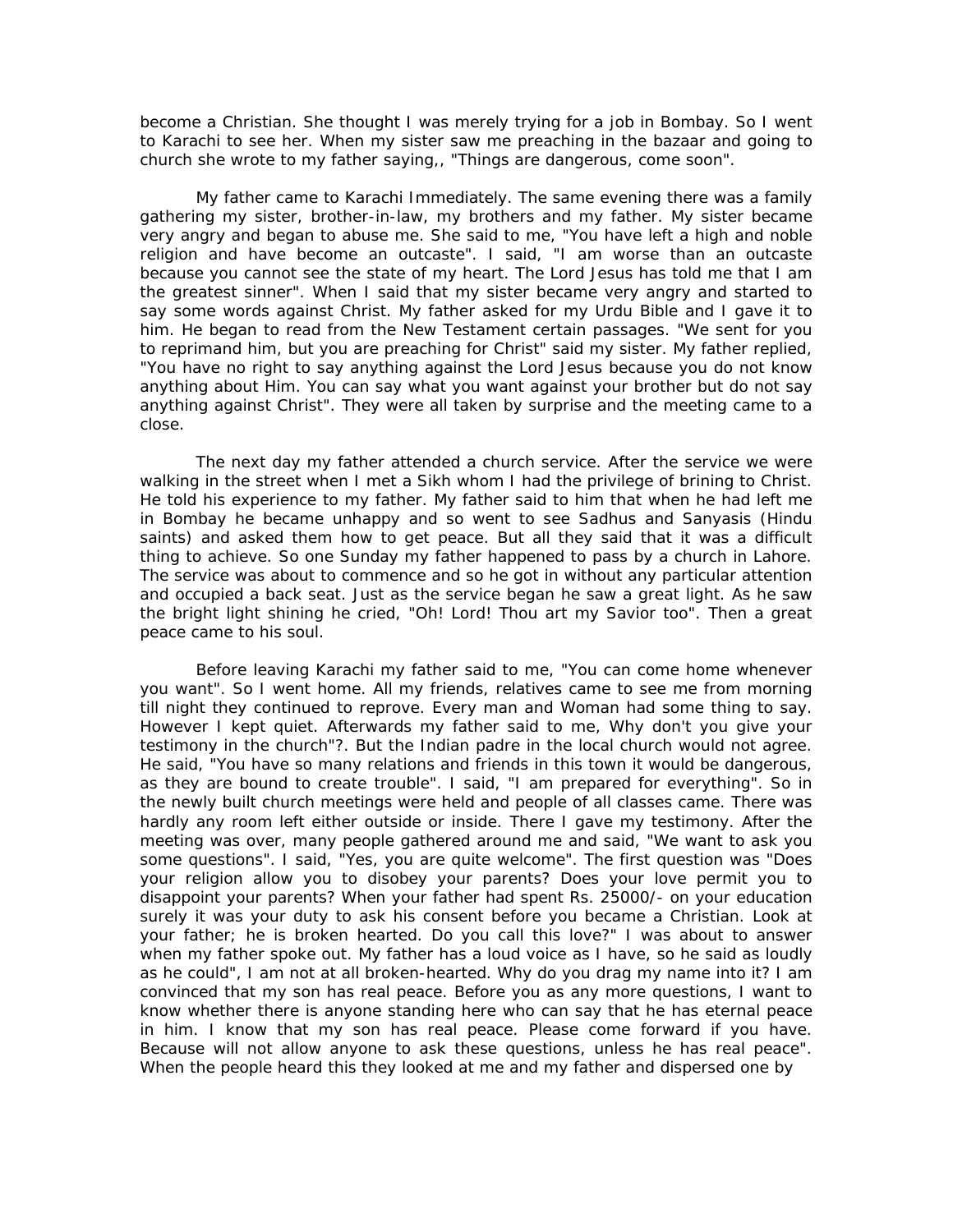Since then I have had the privilege to go to my home town many times, and have conducted several meetings in the local church. Now the first hatred they had 'against me is gone. My father is definitely born again and is testifying. He is very faithful but he is not baptized yet. He says that he is waiting for my mother. My mother is very religious. She says that she has given her son to the Lord Jesus Christ and she has faith in Him. Once my mother brought an English doctor to treat her. When he left, my mother said "I do not want any medicine. You pray and I shall be healed". That very night the Lord healed her. My father reads to her from the Bible very day, and she listens attentively. My father is born again and one of my younger brothers is baptized.

"Although the fig tree shall not blossom, neither shall fruit be in the vines; the labor of the olive shall fail and the field shall yield no meat; the flock shall be cut off from the fold, and there shall be no herb in the stalls: Yet I will rejoice in the Lord, I will joy in the God of my salvation". Heb. 3:17,18

We often wonder how we can realize the constant presence of God how we can find out the perfect will of God and how we can become a means of the salvation of loved ones, friends, neighbors and enemies. "All that the Father giveth Me shall come to Me; and him that cometh unto Me I will in no wise cast out" (John 6:37). The Lord Jesus Christ is assuring us in those words that He will welcome anyone who wants to know Him and have Him and to be possessed by Him. So those of you who are heavy laden with sin and worldly care are being invited at this time to come unto Him without wavering. May I tell you that from the very minute you make an effort to come to the Lord Jesus Christ all the powers of darkness will begin to work in your heart and create doubts, fears and misgiving. But we get assurance form the same Lord who say, "All power is given unto Me in heaven and in earth"(Matt. 28:18). We also read in Jeremiah 29:13, "And ye shall, seek Me and find Me, when ye shall search for me with all your heart". Then the Lord says "verily, verily, I say unto you, He that believeth on me hath everlasting life" (John 6:47). Your part is to kneel and believe on Him and His part is to give you the gift of eternal life which is being offered to us freely "For by grace are ye saved through faith; and that not of yourselves: it is the gift of God" (Eph 2:8). So, my reader friend, if you are being convicted by the Holy Spirit of your sins and sinful nature do not be afraid of all the doubts and fears which are being put into your mind by the Enemy. Accept the Lord Jesus in your heart and He will come into you the hope of glory. To whom God would make known what is the riches of the glory of this mystery among the Gentiles which is Christ in you the hope of glory" (Col. 1:27). The coming in and the living of the Lord Jesus Christ in our hearts is called the experience of the New Birth. It is simple experience of accepting the living Lord Jesus Christ in our hearts as the Lord Jesus says, "Behold I stand at the door and knock; if any man hear my voice and open the door I will come in to him and will sup with him, and he with me". (Rev.3:20). The Lord Jesus will never force His way into our hearts. If you hear His voice please harden not your heart. The very minute you read this book is the time of your salvation. "For He saith, I have heard thee in a time accepted, and in the day of salvation have I succored thee, behold now is the accepted time, behold, now is the day of salvation". (2 Cor 6:2). If you do not obey His voice now your heart will become harder and harder and the light rejected will become darkness. The Spirit of God will not always strive with man. "And the Lord said My spirit shall not always strive with man" (Gen 6:3). The spirit of God has been striving with you, bringing before you all your sins and the stink of your sinful nature. Remember one day your very bones will begin to not with the stink of sin and the sin which you are covering by garbs of culture, civilization, manners, customs, smiles and smooth words will be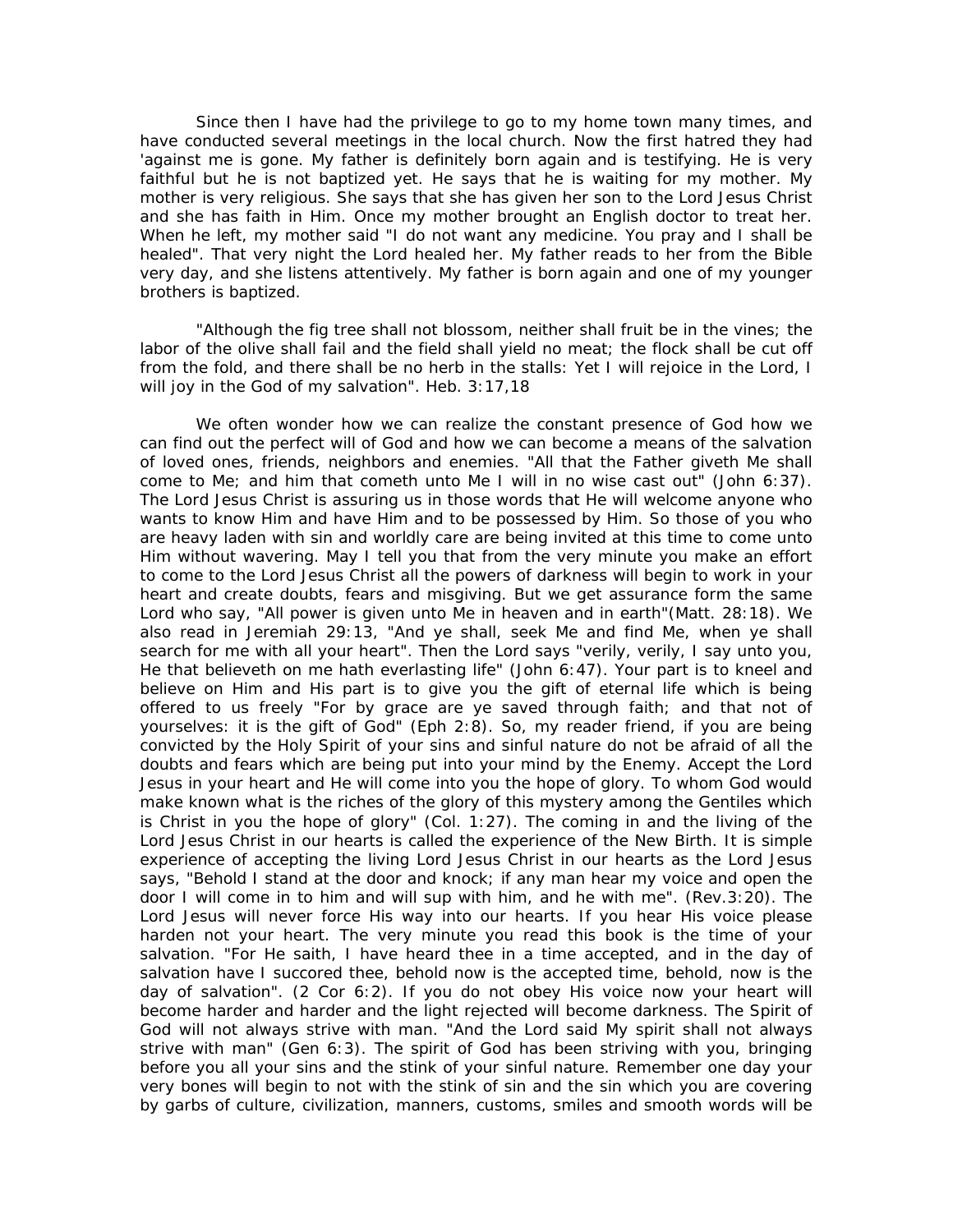uncovered one day. "For there is nothing covered, that shall not be revealed; neither hid that shall not be made known" (Luke 12:2).

People throughout the world and through out the ages have been trying to cover sin. The leper may succeed in covering his spot of leprosy in its initial stage, but one day the leprosy will appear upon the fingers and toes and other parts of the body in the same manner our sins are brought to light by the searching eyes of God. May I beg you the searching eyes of god May I beg you to kneel down and say these words before the Lord. "Search me, O god, and know my heart: try me, and know my thoughts: and see if there be any wicked way in me and lead me in the way everlasting" (Ps. 139:23,24).

As soon as you kneel down and begin to say these words be prepared to have your pride broken and the root of your sin burnt out by His precious blood; the Holy Spirit will bring before you the sins committed from your childhood days and you must acknowledge them with these words. "I acknowledge my sin unto Thee, and mine iniquity have I not hid I said I will confess my transgressions unto the Lord; and Thou forgavest the iniquity of my sin" (Ps. 32:5). Confession means humility; God can not make exceptions. Unless we confess our sins upon our knees and confess all of them some kind of pride will remain in our hearts and God cannot come into a proud heart. "For thus saith the high and the lofty one that inhabiteth eternity, whose Name is Holy; I dwell in the high and holy place, with him also that is of a contrite and humble spirit, to revive the spirit of the humble and to revive the heart of the contrite one" (Isaiah, 57:15).

The nearer we draw unto the Lord the more we realize the corruption of our corrupt nature, Job, when he saw god, said these words. "I have heard of Thee by the hearing of my ear; but now mine eyes seeth Thee.. Wherefore I abhor myself and repent in dust and in ashes" (Job 42:5,6). After confession we are ready to receive the Prince of Peace into our hearts and the very minute we accept Him as our Lord we become His children. "But as our Lord we become His children. "But as many as received Him, to them gave He power to become the sons of God, even to them that believe on his Name (John 1:12). So to believe in His name means to receive Him as the living Lord Jesus Christ into our hearts after our sins are washed away by His blood. We are also drawn near to Him by His blood. "But now in Christ Jesus ye who sometime were far off are made nigh by the blood of Christ" (Eph. 2:13). And the same Blood of Christ purges our conscience from all dead works. "How much more shall the Blood of Christ who through the Eternal Spirit offered Himself without spot to God purge your conscience from all dead works. "How much more shall the Blood of Christ who through the Eternal Spirit offered Himself without spot to God purge your conscience from all dead works. "How much more shall the Blood of Christ who through the Eternal Spirit offered Himself without spot to God purge your conscience from dead works to serve the living God ?" (Heb.9:14). As long as our conscience is not purged we are unable to conquer sin. So my friend, as soon as you accept by faith the Blood of the Lord Jesus Christ for purging of sins you are free from the bondage of sin and the bondage of corruption, and then you will be granted liberty from every kind of fear.

There are three things where are offered to us as free gifts, on account of our accepting the Lord Jesus Christ as our personal Savior. Firstly, victory over the world. "For whatsoever is born of God over cometh the world: and this is the victory that over cometh the world even our faith". (1 John 5:4). Secondly, victory over sin. "We now that whosoever is born of God sinneth not; but he that begotten of God